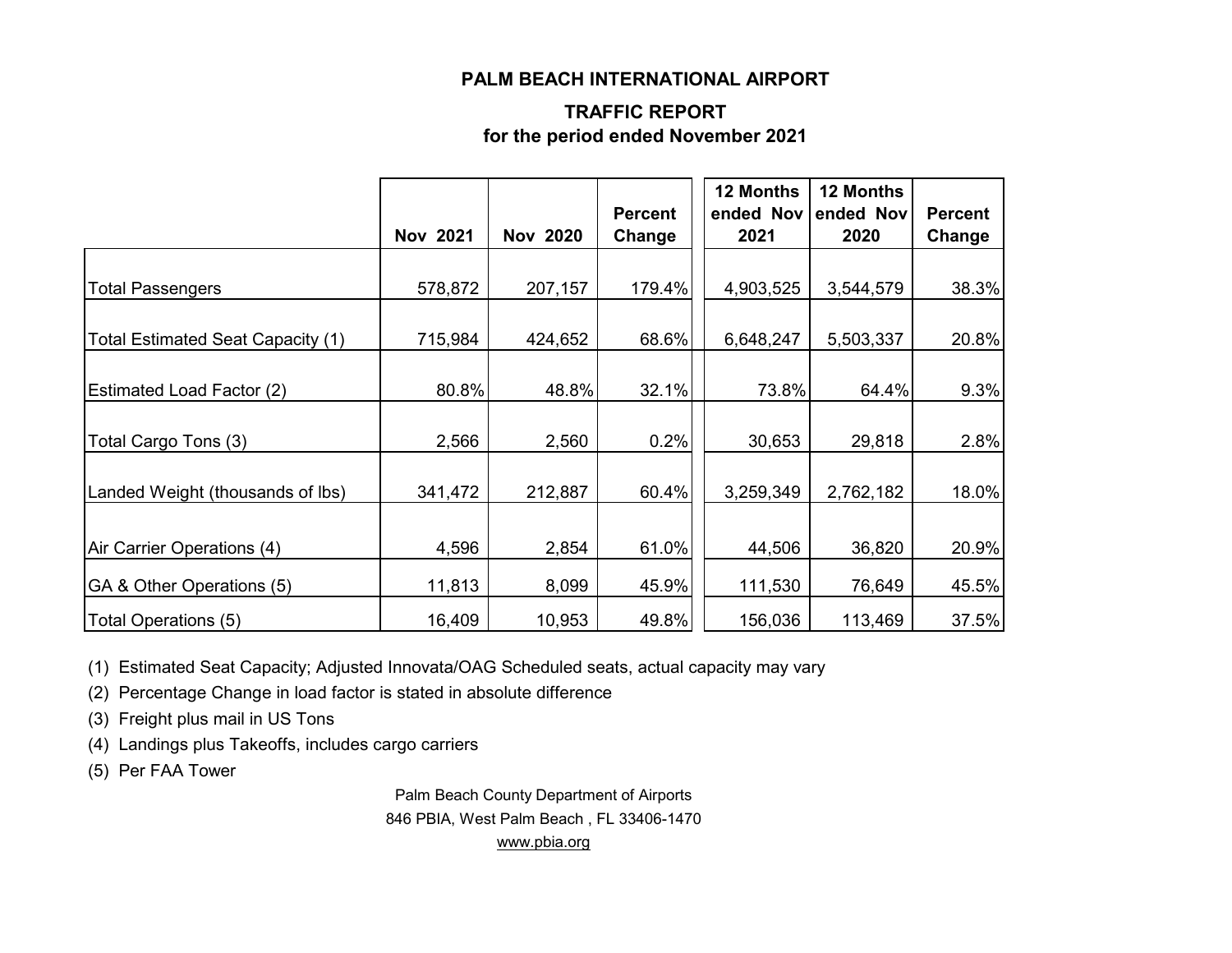### **PALM BEACH INTERNATIONAL AIRPORT**

# **ENPLANEMENT TRAFFIC REPORT for the period ended November 2021**

# **Airline Percentage of Market**

|                                  | <b>Nov 2021</b> |         | <b>12 Months ended</b><br><b>Nov 2021</b> |         |
|----------------------------------|-----------------|---------|-------------------------------------------|---------|
|                                  | Enplaned        | Market  | Enplaned                                  | Market  |
|                                  | Passengers      | Share   | Passengers                                | Share   |
| <b>Total Enplaned Passengers</b> | 287,327         | 100.00% | 2,455,105                                 | 100.00% |
| JetBlue Airways                  | 70,824          | 24.65%  | 598,306                                   | 24.37%  |
| <b>American Airlines</b>         | 63,419          | 22.07%  | 579,692                                   | 23.61%  |
| Delta Air Lines                  | 52,083          | 18.13%  | 536,705                                   | 21.86%  |
| United                           | 43,708          | 15.21%  | 350,348                                   | 14.27%  |
| Southwest Airlines               | 22,447          | 7.81%   | 207,796                                   | 8.46%   |
| <b>Frontier Airlines</b>         | 21,940          | 7.64%   | 79,541                                    | 3.24%   |
| Allegiant Air, LLC               | 6,662           | 2.32%   | 51,075                                    | 2.08%   |
| <b>Spirit Airlines</b>           | 4,527           | 1.58%   | 42,771                                    | 1.74%   |
| Sun Country, Inc. a Minnesota    | 1,149           | 0.40%   | 3,437                                     | 0.14%   |
| <b>Bahamasair</b>                | 447             | 0.16%   | 4,656                                     | 0.19%   |
| Swift Air                        | 121             | 0.04%   | 568                                       | 0.02%   |
| Air Canada                       |                 | 0.00%   | 210                                       | 0.01%   |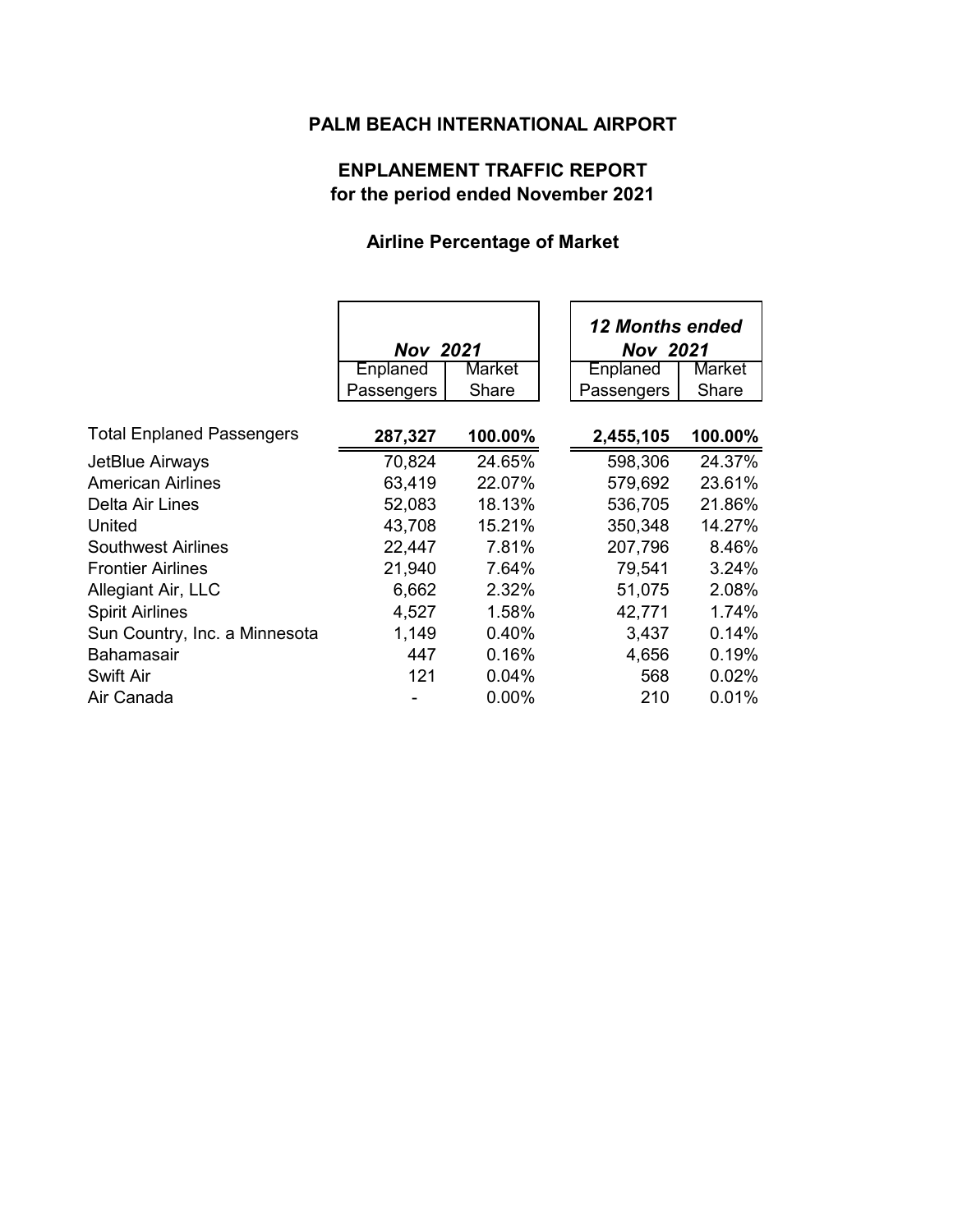# **PALM BEACH INTERNATIONAL AIRPORT**

# **TRAFFIC REPORT for the period ended November 2021**

# **Change in Enplanements by Airline**

|                                  | <b>Nov 2021</b>        | <b>Nov 2020</b>        | <b>Change in Month to</b><br><b>Month enplanements</b> |                      |
|----------------------------------|------------------------|------------------------|--------------------------------------------------------|----------------------|
|                                  | Enplaned<br>Passengers | Enplaned<br>Passengers | Change                                                 | Percentage<br>Change |
|                                  |                        |                        |                                                        |                      |
| <b>Total Enplaned Passengers</b> | 287,327                | 100,414                | 186,913                                                | 186.1%               |
| JetBlue Airways                  | 70,824                 | 23,031                 | 47,793                                                 | 207.5%               |
| <b>American Airlines</b>         | 63,419                 | 28,457                 | 34,962                                                 | 122.9%               |
| Delta Air Lines                  | 52,083                 | 20,627                 | 31,456                                                 | 152.5%               |
| United                           | 43,708                 | 9,441                  | 34,267                                                 | 363.0%               |
| <b>Southwest Airlines</b>        | 22,447                 | 9,525                  | 12,922                                                 | 135.7%               |
| <b>Frontier Airlines</b>         | 21,940                 | 3,354                  | 18,586                                                 | 554.1%               |
| Allegiant Air, LLC               | 6,662                  | 3,138                  | 3,524                                                  | 112.3%               |
| <b>Spirit Airlines</b>           | 4,527                  | 2,708                  | 1,819                                                  | 67.2%                |
| Sun Country, Inc. a Minnesota    | 1,149                  | 114                    | 1,035                                                  | 907.9%               |
| <b>Bahamasair</b>                | 447                    | 19                     | 428                                                    | 2252.6%              |
| Swift Air                        | 121                    |                        | 121                                                    | n/a                  |